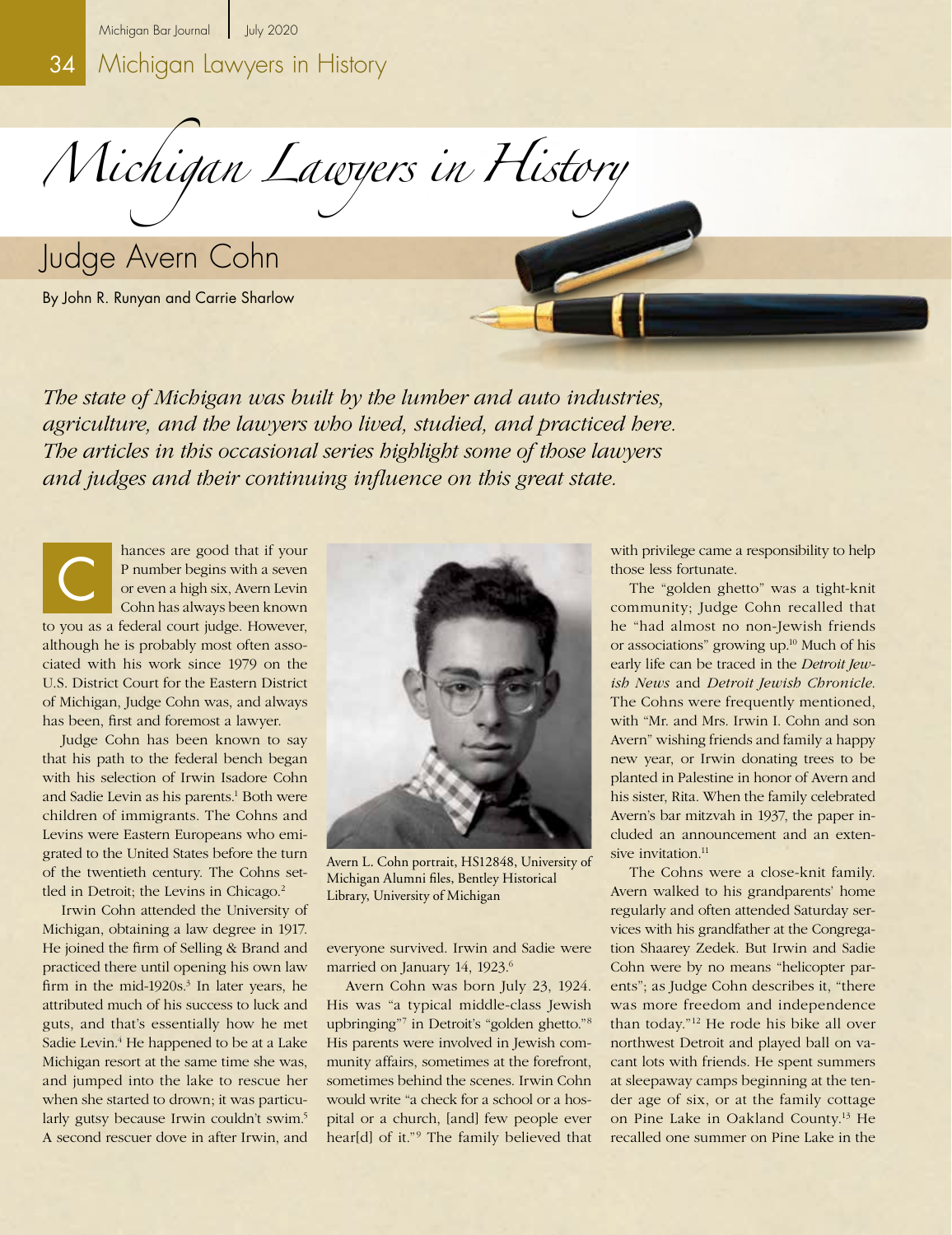

Judge Avern Levin Cohn

"I was fortunate in that I had both the time and resources so I could devote myself to public service, including activities relating to the bar."

mid-1930s when he and his future law partner's older brother tied Alan Schwartz to a tree in an effort to rid themselves of an annoying younger sibling.14

Of course, to the surprise of no one who knows him now (or knew him then), Avern was an excellent student. He read everything he could get his hands on and was particularly interested in history.<sup>15</sup> He also had an early interest in politics, listening on the radio to the nomination of Franklin D. Roosevelt at the 1936 Democratic National Convention (which he later regularly attended as a delegate). He attended Winterhalter Elementary School, Tappan and Durfee intermediate schools, and finally, Detroit Central High School, where he graduated with honors in January 1942.<sup>16</sup> Immediately after graduation, Avern started college. He knew from an early age that he would follow in his father's footsteps and attend the University of Michigan—"I didn't know there was any other university in the United States"17 and then join him in the Cohn law firm.

The world intervened with such designs that Judge Cohn very nearly became Dr. Cohn instead. The attack at Pearl Harbor had brought the United States into World War II, and each week, another U-M fraternity brother would receive his draft notice, put his civilian clothes up for sale, and report for duty.

Cohn waited for his draft notice (he might have enlisted if his eyesight had not been so poor). When the notice finally arrived in 1943, he reported for infantry training at Fort Custer near Battle Creek. He aced the Army's General Classification Test that was administered to all new inductees and was selected for the Army Specialized Training Program. He was sent to Stephenville, Texas, for pre-engineering training at John Carlton Agricultural College.18 The training program was soon suspended in anticipation of the need for reserves to replace casualties expected in Europe, but Cohn was one of a fortunate few who were instead sent to Stanford University for pre-medical training.19

After fetching bed pans for eight months as a ward boy while waiting for a spot to open,20 Cohn started Loyola School for Medicine in 1945 but dropped out in the spring of 1946 after deciding that he was better suited for the law.21 He entered the University of Michigan Law School that fall, graduated in 1949, and immediately joined his father's practice.<sup>22</sup>

Irwin Cohn's law firm was in the Hammond Building. It was a general civil practice firm with an emphasis on bankruptcy, real estate, business transactions, and labor relations; clients included Federated Department Stores, Wrigley's Supermarkets, Sinai Hospital, and the Michigan Hospital Association. Avern did debt collection, evictions, and labor arbitrations; examined abstracts; and took criminal assignments. In 1962, Irwin Cohn's practice combined with the law offices of Honigman, Miller & Schwartz to form Honigman, Miller, Schwartz & Cohn.23

In 1954, Avern met his future wife, Joyce Ann Hochman, who was, by her own account, "such a good Democrat when she met her husband at the young and idealistic age of 21, that 'if [Avern] had been a

Republican, [she] would not have gone out with him a second time.'"<sup>24</sup> The couple married in December 1954<sup>25</sup> and would eventually have three children. After Joyce passed away in 1989, Avern married Lois Pincus, an art dealer, in 1992.<sup>26</sup>

The Cohns were politically active. Avern worked with Volunteers for Stevenson as a precinct delegate and then ran Citizens for Kennedy and Johnson.<sup>27</sup> In the 1960s, he managed the reelection campaigns of Justice Paul Adams and Justice Otis Smith both appointees to the Supreme Court by Gov. John Swainson—and later served as treasurer for the Senate campaigns of G. Mennen Williams and Frank Kelley.28 He was also involved in the campaigns of his cousins Sander and Carl Levin.29

Avern also volunteered to serve on several State Bar of Michigan committees, including the Character & Fitness Committee,<sup>30</sup> Civil Liberties Committee,<sup>31</sup> Committee on Legal Aid, and the Committee on Judicial Selection & Tenure.<sup>32</sup> In 1978, he was appointed chair of a committee that authored a controversial "Report of the Special State Bar Committee on Court Congestion," which recommended that the Michigan Supreme Court become more transparent in its operations and fulfill the promise of "one court of justice" under the 1963 constitution, requiring greater uniformity and the exercise of greater supervisory authority over the lower courts in Michigan.<sup>33</sup> The recommendations were quite revolutionary at the time and caused a firestorm.

*(Continued on the following page)*